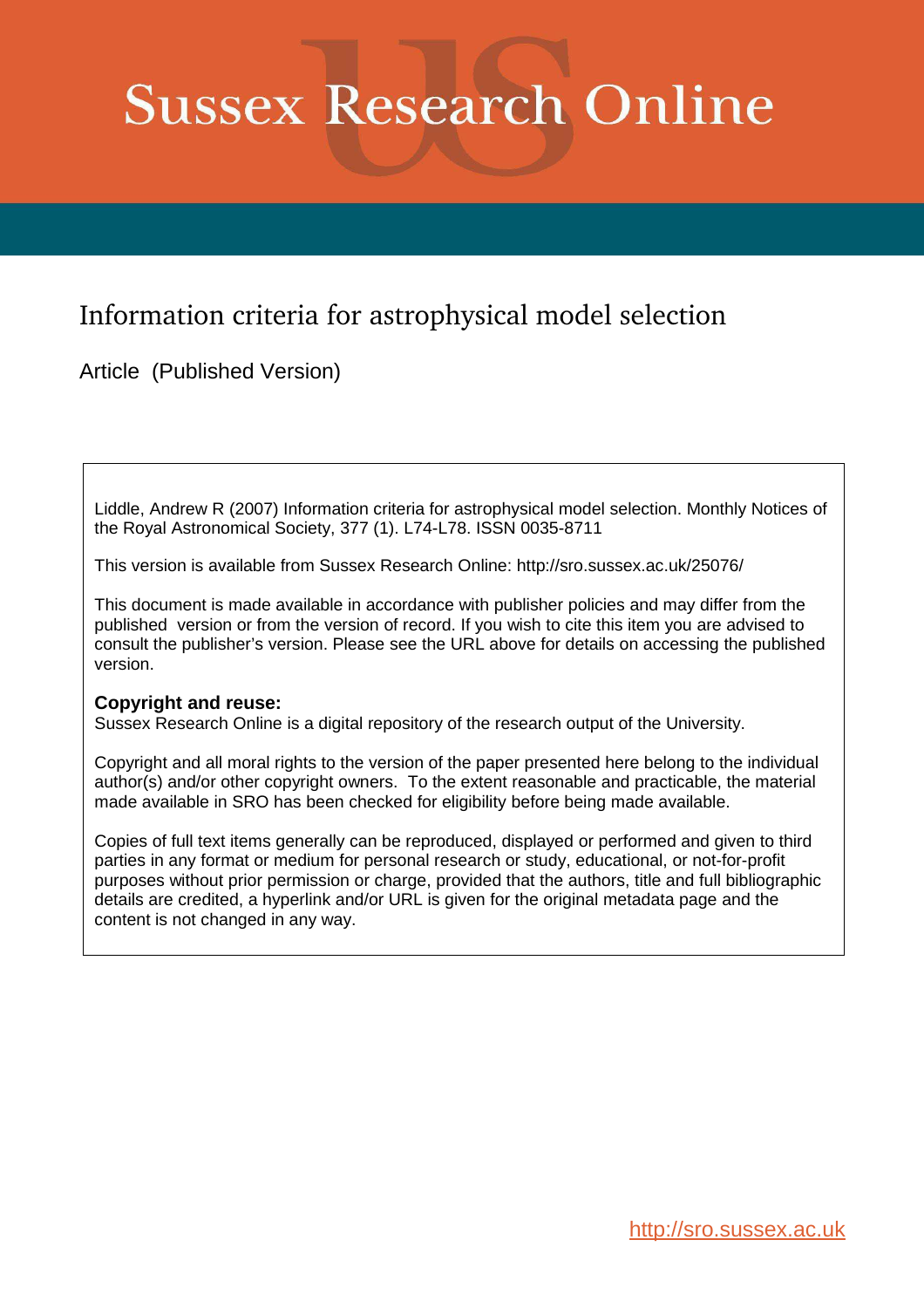## **Information criteria for astrophysical model selection**

Andrew R. Liddle<sup>1,2★</sup>

<sup>1</sup>*Astronomy Centre, University of Sussex, Brighton BN1 9QH* 2 *Institute for Astronomy, University of Hawai'i, 2680 Woodlawn Drive, Honolulu, Hawai'i 96822, USA*

Accepted 2007 February 19. Received 2007 February 16; in original form 2007 January 8

#### **ABSTRACT**

Model selection is the problem of distinguishing competing models, perhaps featuring different numbers of parameters. The statistics literature contains two distinct sets of tools, those based on information theory such as the Akaike Information Criterion (AIC), and those on Bayesian inference such as the Bayesian evidence and Bayesian Information Criterion (BIC). The Deviance Information Criterion combines ideas from both heritages; it is readily computed from Monte Carlo posterior samples and, unlike the AIC and BIC, allows for parameter degeneracy. I describe the properties of the information criteria, and as an example compute them from *Wilkinson Microwave Anisotropy Probe* 3-yr data for several cosmological models. I find that at present the information theory and Bayesian approaches give significantly different conclusions from that data.

**Key words:** methods: data analysis – methods: statistical – cosmology: theory.

#### **1 INTRODUCTION**

Although it has been widely recognized only recently, model selection problems are ubiquitous in astrophysics and cosmology. While parameter estimation seeks to determine the values of a parameter set chosen by hand, model selection seeks to distinguish between competing choices of parameter *set*. A considerable body of statistics literature is devoted to model selection [excellent textbook accounts are given by Jeffreys (1961), Burnham & Anderson (2002), MacKay (2003) and Gregory (2005)] and its use is widespread throughout many branches of science. For a non-technical overview of model selection as applied to cosmology, see Liddle, Mukherjee & Parkinson (2006a), and for an overview of techniques and applications see Lasenby & Hobson (2006).

In general, a *model* is a choice of parameters to be varied and a prior probability distribution on those parameters. The goal of model selection is to balance the quality of fit to observational data against the complexity, or predictiveness, of the model achieving that fit. This tension is achieved through model selection statistics, which attach a number to each model enabling a rank-ordered list to be drawn up. Typically, the best model is adopted and used for further inference, such as permitted parameter ranges, though the statistics literature has also seen increasing interest in multimodel inference combining a number of adequate models (e.g. Hoeting et al. 1999; Burnham & Anderson 2004).

There are two main schools of thought in model selection. Bayesian inference, particularly as developed by Jeffreys culminating in his classic textbook (Jeffreys 1961) and by many others since, can assign probabilities to models as well as to parameter values, and manipulate these probabilities using rules such as Bayes' theorem. Information-theoretic methods, pioneered by Akaike (1974) with his Akaike Information Criterion (AIC), instead focus on the Kullback–Leibler information entropy (Kullback & Leibler 1951) as a measure of information lost when a particular model is used in place of the (unknown) true model. Variants on this latter theme include the Takeuchi Information Criterion (TIC, Takeuchi 1976), which extends the AIC by dropping the assumption that the model set considered includes the true model. Bayesian statistics include the Bayesian evidence and an approximation to it known as the Bayesian Information Criterion (BIC, Schwarz 1978), which, despite the name, does not have an information-theoretic justification.

Given the plethora of possible statistics, one might despair as to which to use, especially if they give conflicting results. Cosmologists, in particular, tend to ally themselves with a Bayesian methodology, for example the use of Markov Chain Monte Carlo (MCMC) methods to carry out parameter likelihood analyses, and are therefore tempted to adopt methods advertised as such. However, even if one were to side automatically against frequentist approaches, the situation does not appear that clear-cut; Burnham & Anderson (2004) have argued that the AIC can be derived in a Bayesian way (and the BIC in a frequentist one), and that one should not casually dismiss a criterion soundly grounded in information theory.

Nevertheless, in my view the Bayesian evidence is the preferred tool; in Bayesian inference it is precisely the quantity which updates the prior model probability to the posterior model probability, and has an unambiguous interpretation in these probabilistic terms. The problem with the evidence is the difficulty in calculating it to the required accuracy, though the situation there has improved with the development of the nested sampling algorithm (Skilling 2006) and its implementation for cosmology in the CosmoNest code<sup>1</sup> (Mukherjee, Parkinson & Liddle 2006; Parkinson, Mukherjee & Liddle 2006). This Letter is principally directed at circumstances

Downloaded from http://mnrasl.oxfordjournals.org/ at University of Sussex on June 9, 2014 Downloaded from <http://mnrasl.oxfordjournals.org/> at University of Sussex on June 9, 2014

<sup>1</sup> http://cosmonest.org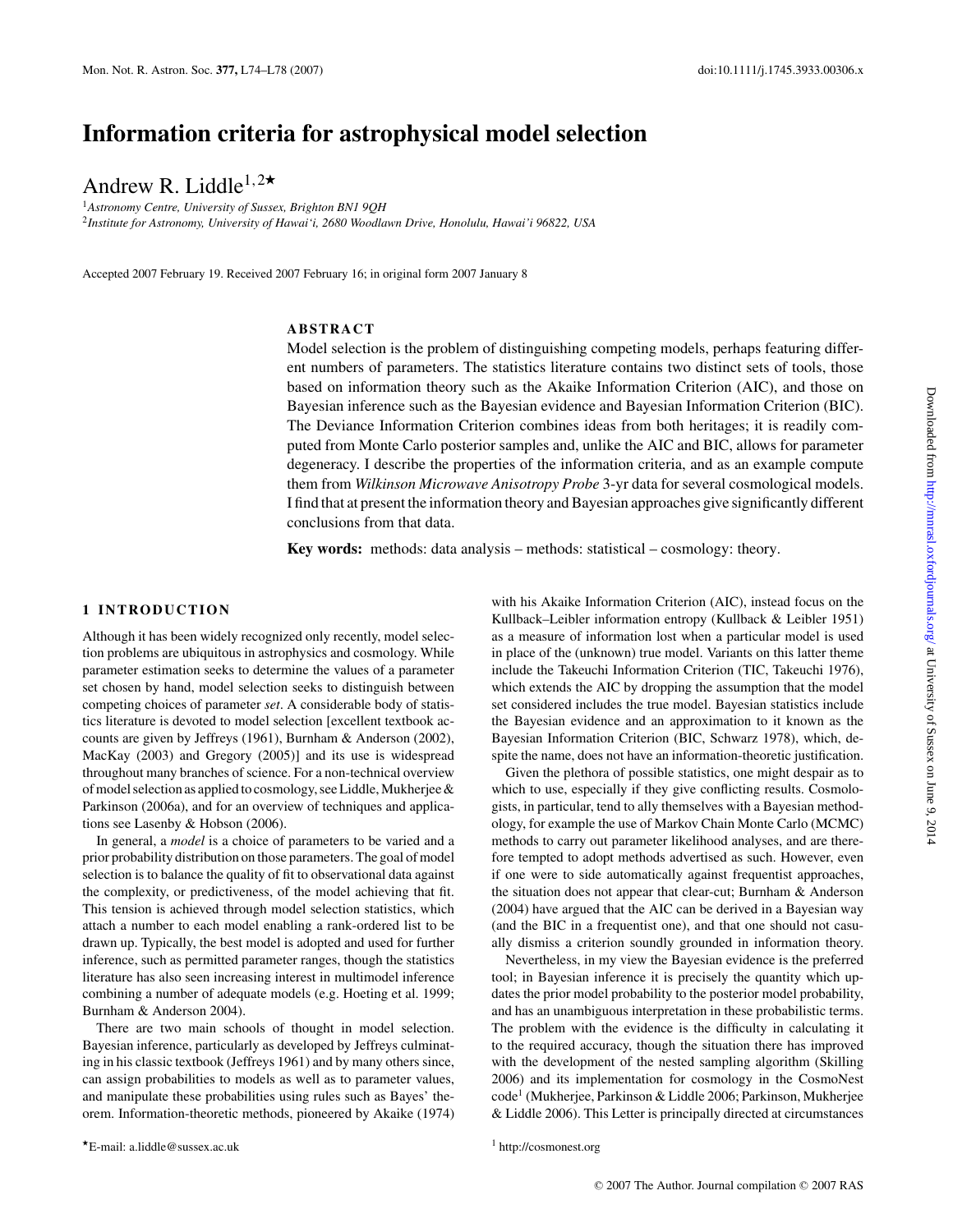where the evidence is not readily calculable, and a simpler model selection technique is required.

In this article I describe and apply an additional information criterion, the Deviance Information Criterion (DIC) of Spiegelhalter et al. (2002, henceforth SBCL02), which combines heritage from both Bayesian methods and information theory. It has interesting properties. First, unlike the AIC and BIC it accounts for the situation, common in astrophysics, where one or more parameters or combination of parameters is poorly constrained by the data. Secondly, it is readily calculable from posterior samples, such as those generated by MCMC methods. It has already been used in astrophysics to study quasar clustering (Porciani & Norberg 2006).

#### **2 MODEL SELECTION STATISTICS**

#### **2.1 Bayesian evidence**

The Bayesian evidence, also known as the model likelihood and sometimes, less accurately, as the marginal likelihood, comes from a full implementation of Bayesian inference at the model level, and is the probability of the data given the model. Using Bayes theorem, it updates the prior model probability to the posterior model probability. Usually the prior model probabilities are taken as equal, but quoted results can readily be rescaled to allow for unequal ones if required (e.g. Lasenby & Hobson 2006). In many circumstances the evidence can be calculated without simplifying assumptions (though perhaps with numerical errors). It has now been quite widely applied in cosmology; see for example Jaffe (1996), Hobson, Bridle & Lahav (2002), Saini, Weller & Bridle (2004), Trotta (2005), Parkinson et al. (2006), and Lasenby & Hobson (2006).

The evidence is given by

$$
E \equiv \int \mathcal{L}(\theta) \, P(\theta) \, \mathrm{d}\theta,\tag{1}
$$

where  $\theta$  is the vector of parameters being varied in the model and  $P(\theta)$  is the properly normalized prior distribution of those parameters (often chosen to be flat). It is the average value of the likelihood  $\mathcal L$  over the entire model parameter space that was allowed before the data came in. It rewards a combination of data fit and model predictiveness. Models which fit the data well and make narrow predictions are likely to fit well over much of their available parameter space, giving a high average. Models which fit well for particular parameter values, but were not very predictive, will fit poorly in most of their parameter space, driving the average down. Models which cannot fit the data well will do poorly in any event.

The integral in equation (1) may however be difficult to calculate, as it may have too many dimensions to be amenable to evaluation by gridding, and the simplest MCMC methods such as Metropolis– Hastings produce samples only in the part of parameter space where the posterior probability is high rather than throughout the prior. Nevertheless, many methods exist (e.g. Gregory 2005; Trotta 2005), and the nested sampling algorithm (Skilling 2006) has proven feasible for many cosmology applications (Mukherjee et al. 2006; Parkinson et al. 2006; Liddle et al. 2006b).

A particular property of the evidence worth noting is that it does *not* penalize parameters (or, more generally, degenerate parameter combinations) which are unconstrained by the data. If the likelihood is flat or nearly flat in a particular direction, it simply factorizes out of the evidence integral leaving it unchanged. This is an appealing property, as it indicates that the model fitting the data is doing so really by varying fewer parameters than at first seemed to be the case, and it is the unnecessary parameters that should be discarded, not the entire model.

Much of the literature, both in astrophysics and elsewhere, seeks a simpler surrogate for the evidence which still encodes the tension between fit and model complexity. In Liddle (2004), I described two such statistics, the AIC and BIC, which have subsequently been quite widely applied to astrophysics problems. They are relatively simple to apply because they require only the maximum likelihood achievable within a given model, rather than the likelihood throughout the parameter space. Of course, such simplification comes at a cost, the cost being that they are derived using various assumptions, particularly Gaussianity or near-Gaussianity of the posterior distribution, that may be poorly respected in real-world situations.

The AIC is defined as

$$
AIC \equiv -2 \ln \mathcal{L}_{\text{max}} + 2k,\tag{2}
$$

where  $\mathcal{L}_{\text{max}}$  is the maximum likelihood achievable by the model and *k* the number of parameters of the model (Akaike 1974). The best model is the one which minimizes the AIC, and there is no requirement for the models to be nested. The AIC is derived by an approximate minimization of the Kullback–Leibler information entropy, which measures the difference between the true data distribution and the model distribution. An explanation geared to astronomers can be found in Takeuchi (2000), while the full statistical justification is given by Burnham & Anderson (2002).

The BIC was introduced by Schwarz (1978), and is defined as

$$
BIC \equiv -2 \ln \mathcal{L}_{\text{max}} + k \ln N, \tag{3}
$$

where *N* is the number of data points used in the fit. It comes from approximating the evidence ratios of models, known as the Bayes factor (Jeffreys 1961; Kass & Raftery 1995). The BIC assumes that the data points are independent and identically distributed, which may or may not be valid depending on the data set under consideration (e.g. it is unlikely to be good for cosmic microwave anisotropy data, but may well be for supernova luminosity–distance data).

Applications of these two criteria have usually shown broad agreement in the conclusions reached, but occasional differences in the detailed ranking of models. One should consider the extent to which the conditions used in the derivation of the criteria are violated in real situations. A particular case in point is the existence of parameter degeneracies; inclusion (inadvertent or otherwise) of unconstrained parameters is penalized by the AIC and BIC, but not by the evidence. Interpretation of the BIC as an estimator of evidence differences is therefore suspect in such cases.

Burnham & Anderson (2002, 2004) have stressed the importance of using a version of the AIC corrected for small sample sizes,  $AIC_c$ . This is given by (Sugiura 1978)

$$
AIC_c = AIC + \frac{2k(k+1)}{N - k - 1}.
$$
 (4)

Because the correction term anyway disappears for large sample sizes,  $N \gg k$ , there is no reason not to use it even in that case, i.e. it is *always* preferable to use AIC<sub>c</sub> rather than the original AIC. In typical small-sample cases, e.g. *N*/*k* being only a few, the correction term strengthens the penalty, bringing the  $AIC_c$  towards the BIC and potentially mitigating the difference between them.

#### **2.3 DIC**

The DIC was introduced by SBCL02. It has already been widely applied outside of astrophysics. Its starting point is a definition of an effective number of parameters  $p_D$  of a model. This quantity, known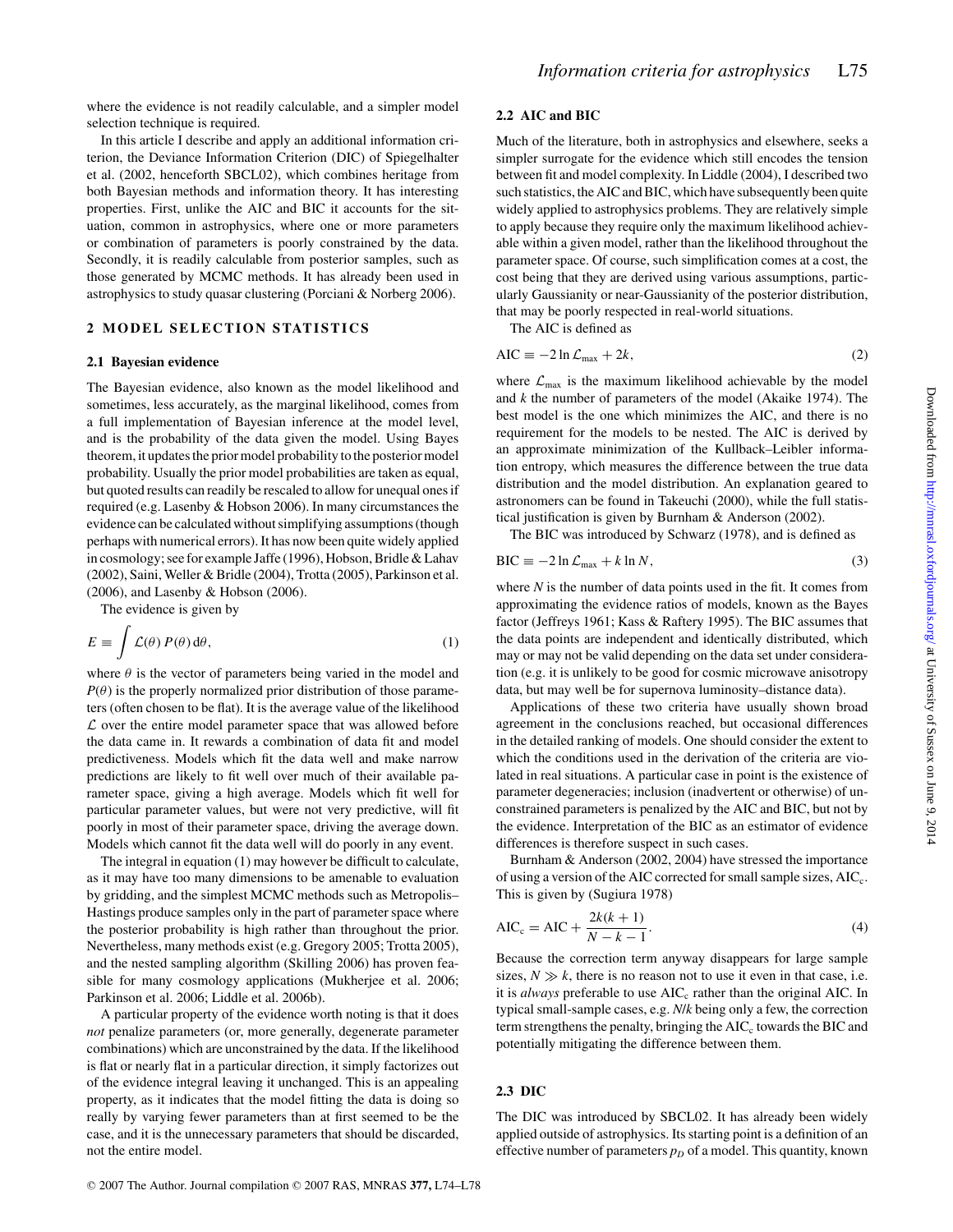also as the *Bayesian complexity*, has already been introduced into astrophysics by Kunz, Trotta & Parkinson (2006), with the focus on assessing the number of parameters that can be usefully constrained by a particular data set.

It is defined by

$$
p_D = \overline{D(\theta)} - D(\overline{\theta}), \quad \text{where } D(\theta) = -2\ln \mathcal{L}(\theta) + C. \tag{5}
$$

Here *C* is a 'standardizing' constant depending only on the data which will vanish from any derived quantity, and *D* is the deviance of the likelihood. The bars indicate averages over the posterior distribution. In words, then,  $p<sub>D</sub>$  is the mean of the deviance, minus the deviance of the mean. If we define an effective chi-squared as usual by  $\chi^2 = -2 \ln \mathcal{L}$ , we can write

$$
p_D = \overline{\chi^2(\theta)} - \chi^2(\overline{\theta}).\tag{6}
$$

Its intent becomes clear from studying a simple one-dimensional example, in which the likelihood is a Gaussian of zero mean and width  $\sigma$ , i.e.  $\ln \mathcal{L} = A - x^2/2\sigma^2$ , and where the prior distribution is flat with width *a*σ. Care is needed to properly normalize the posterior, which relates the likelihood amplitude*A*to the prior width. In the limit where  $a \gg 1$ , so that the posterior is well confined within the prior, one finds  $p_D = 1$  (in this case, the averaging is just evaluating the variance of the distribution, but in units of that variance). This corresponds to a well-measured parameter. If instead  $a \ll 1$ , so that the data are unable to constrain the parameter, then  $p_D \rightarrow 0$  as  $\chi^2$  becomes independent of *x*. Hence  $p_D$  indicates the number of parameters actually constrained by the data. Extension of the above argument to an *N*-dimensional Gaussian, potentially with covariance, indicates  $p_D = N$  if all dimensions are well contained within the prior, and  $p_D < N$  otherwise (SBCL02; Kunz et al. 2006).

One issue of debate in the statistics literature is the choice of the mean parameter value in the definition of  $p<sub>D</sub>$ . One could alternatively argue for the maximum likelihood in its place. This choice affects the possible reparametrization dependence of the statistic (SBCL02; Celeux et al. 2006). It may be that the best choice depends on the situation under study (e.g. the mean parameter value will be a poor choice if the likelihood has distinct strong peaks).

The DIC is then defined as

$$
DIC \equiv D(\bar{\theta}) + 2p_D = \overline{D(\theta)} + p_D.
$$
 (7)

The first expression is motivated by the form of the AIC, replacing the maximum likelihood with the mean parameter likelihood, and the number of parameters with the effective number. It can therefore be justified on information/decision theory grounds, as discussed by SBCL02. The second form is interesting because the mean deviance can be justified in Bayesian terms, which always deal with modelaveraged quantities rather than maximum values.

The DIC has two attractive properties.

(i) It is determined by quantities readily obtained from Monte Carlo posterior samples. One simply averages the deviances over the samples. If the calculation is being performed by whoever generated the chains, they can obtain the deviance at the mean with a single extra likelihood call, but even if using chains generated by others, it should be fine to use the sample closest to that mean value as the estimator, especially bearing in mind the possibility that the mode could have been used in place of the mean. The calculation is also easily performed with posterior samples generated by nested sampling, which have non-integer weights (Parkinson et al. 2006).

(ii) By using the effective number of parameters, the DIC overcomes the problem of the AIC and BIC that they do not discount parameters which are unconstrained by the data.

Note that in the case of well-constrained parameters, the DIC approaches the AIC and not the BIC, as  $D(\bar{\theta}) \rightarrow -2 \ln \mathcal{L}_{\text{max}}$  and  $p_D \rightarrow k$ . It is plausible to believe that it too can be corrected for small data set sizes using the same formula that leads to  $AIC_c$ , though to my knowledge there is currently no proof of this.

#### **2.4 Other criteria**

In addition to those already mentioned, the literature contains many other information criteria, but mostly sharing the heritage of those above. The TIC (Takeuchi 1976) generalizes the AIC by dropping the assumption that the true model is in the set considered, but in practice is hard to compute and, where computation has been carried out, tends to give results very similar to the AIC (Burnham & Anderson 2002, 2004). A Bayesian version of the AIC, the Expected AIC (EAIC), where one takes its expected value over the posterior distribution rather than evaluating at the maximum, has been proposed (by Brooks in the comments to SBCL02) but does not appear to have been significantly applied.

Other information criteria, which appear to have been less widely used, include the Network Information Criterion (NIC), the Subspace Information Criterion (SIC, though this abbreviation is sometimes used for Schwarz Information Criterion as another name for the BIC), and the Generalized Information Criterion (GIC). The DIC also comes in many variants, see e.g. Celeux et al. (2006).

An interesting variant was proposed by Sorkin (1983), using a Turing machine construction to define an entropy associated with the theory to be used as a penalty term. This was recently applied to cosmological data by Magueijo & Sorkin (2007). It has not been picked up by the statistics community, but may be related to the widely used minimum message length paradigm (Wallace & Boulton 1968; Wallace 2005). The idea of interpetting the best model as the one offering maximal algorithmic compression of the data goes all the way back to late 17th century writings by Leibniz.

#### **2.5 Dimensional consistency and model selection philosophy**

Dimensional consistency refers to the behaviour of the model selection statistics in the limit of arbitrarily large data sets. The BIC and evidence are dimensionally consistent, meaning that if one of the considered models is true, they give 100 per cent support to that model as the data set becomes large. As a necessary consequence, however, they will give 100 per cent support to the best model even if it is not true. By contrast, the AIC is dimensionally inconsistent (Kashyap 1980), sharing its support around the models even with infinite data. As the DIC approaches the AIC in the limit of large data sets, it too is dimensionally inconsistent (SBCL02).

Dimensional consistency does not seem to particularly bother most statisticians, as they are typically seeking models which can explain data and have some predictive power, rather than expecting to represent some underlying truth. Indeed, they commonly quote statistician George Box: 'All models are wrong, but some are useful.' The problem of dimensional consistency is therefore mitigated, because they do not expect the set of models to remain static as the data set evolves. Cosmologists, however, are probably not yet willing to concede that they might be looking for something other than absolute truth specified by a finite number of parameters. Combining this line of argument with the statements above, this implies that the Bayesian evidence indeed is the preferred choice for cosmological model selection when it can be calculated.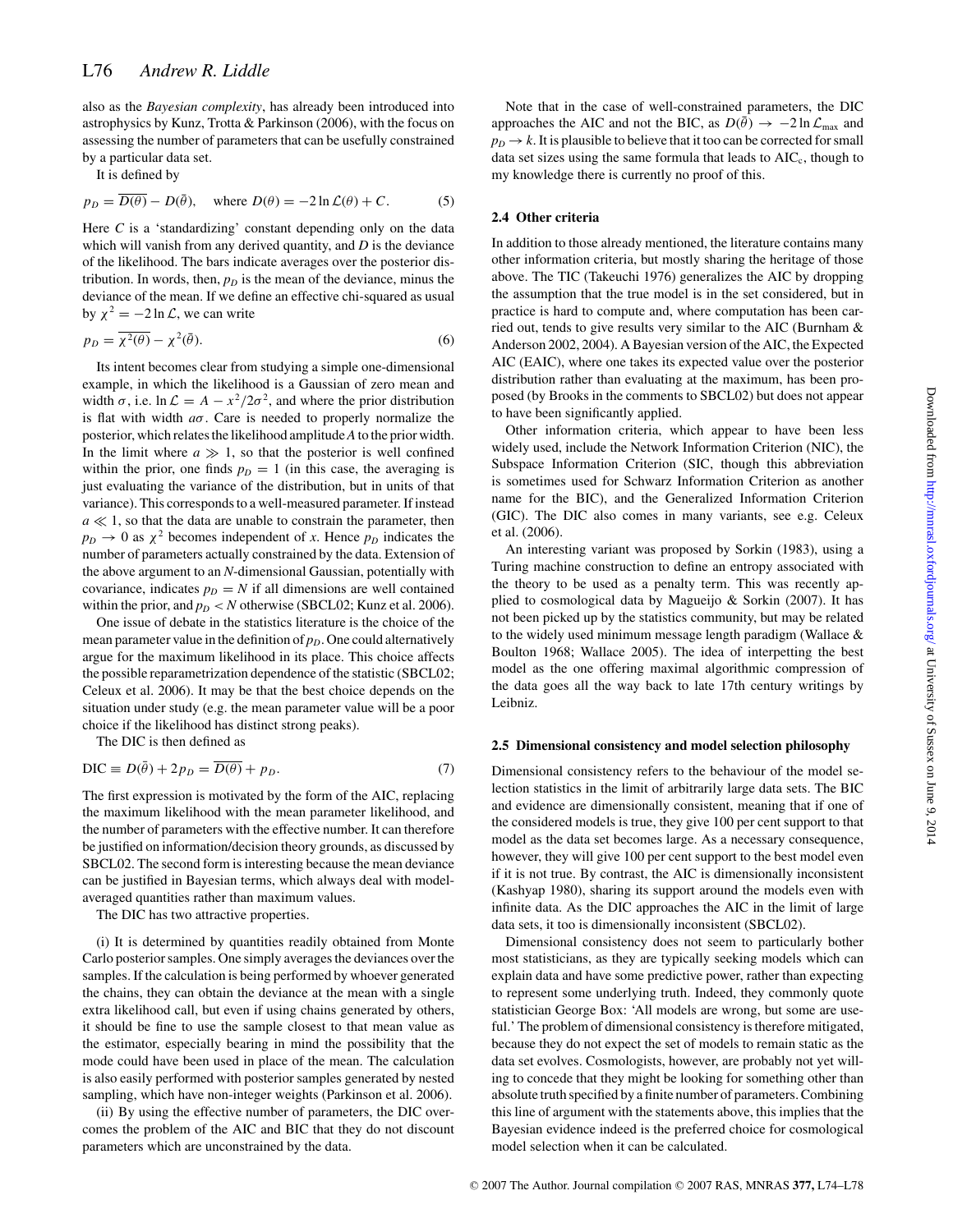| Model                             | Parameters k | $p_D$ | $-2 \ln \mathcal{L}(\bar{\theta})$ | DIC     | $-2 \ln \mathcal{L}_{\text{max}}$ | $\triangle DIC$ | $\triangle$ AIC <sub>c</sub> | $\triangle BIC$ |
|-----------------------------------|--------------|-------|------------------------------------|---------|-----------------------------------|-----------------|------------------------------|-----------------|
| $Base + ASZ$                      | h            | 5.2   | 11262.6                            | 11272.9 | 11262.2                           |                 |                              |                 |
| Base + $n_S$                      | 6            | 6.3   | 11253.3                            | 11265.9 | 11252.5                           | $-7.0$          | $-9.7$                       | $-9.7$          |
| Base + $A_{SZ}$ + $n_S$           |              | 5.6   | 11253.0                            | 11264.1 | 11252.6                           | $-8.8$          | $-7.6$                       | $-2.3$          |
| Base + $A_{SZ}$ + $n_S$ + $r$     | 8            | 5.4   | 11254.2                            | 11265.0 | 11252.6                           | $-7.9$          | $-5.6$                       | $+5.0$          |
| Base + $A_{SZ}$ + $n_S$ + running | 8            | 6.2   | 11250.0                            | 11262.3 | 11249.0                           | $-10.6$         | $-9.2$                       | $+1.4$          |

Table 1. Results for comparison of different models to *WMAP*3 data. The differences are quoted with respect to the first model. Negative is preferred.

#### **3 INFORMATION CRITERIA FOR** *WMAP***3**

I now apply the information criteria to *Wilkinson Microwave Anisotropy Probe* 3-yr data (*WMAP*3) model fits as compiled by the *WMAP* team on LAMBDA.<sup>2</sup> The DIC calculation is straightforward. The eight chains for each cosmology are concatenated, the mean deviance found by averaging the likelihoods, and the deviance at the mean estimated by finding the MCMC point located closest to the mean (where the distance in each parameter direction was measured in units of the standard deviation of that parameter).

I also quote the values of the differences in  $AIC_c$  and BIC, where the maximum likelihood is taken directly from the most likely posterior sample (in principle this may slightly disadvantage models with more parameters, for which the most likely sample will typically be slightly further from the true maximum, though for the *WMAP*3 sample sizes this effect will be small). I take *N* to be the number of power spectrum data points,  $N_{WMAP3} = 1448$  (Spergel et al. 2006); this choice is to be discussed further below (nothing changes significantly if a slightly larger number ∼3000 is used to allow for the pixel-based treatment of the low-ℓ likelihood). With this large value,  $\triangle AIC$  and  $\triangle AIC_c$  are indistinguishable.

The available model fits unfortunately do not quite cover all cases that might be of interest. All well-fitting models vary five standard parameters, those being the physical baryon density  $\Omega_b h^2$ , the physical cold dark matter (CDM) density  $\Omega_c h^2$ , the sound horizon  $\theta$ , the perturbation amplitude ln (10<sup>10</sup>  $A<sub>S</sub>$ ), and the optical depth  $\tau$ (the Hubble constant and dark energy density are derived parameters). However, no fits are available varying just these parameters, a Harrison–Zel'dovich model suggested as the best model from firstyear *WMAP* data in Liddle (2004). (Nevertheless, I will refer to this as the Base model.) Instead, there are two different six-parameter models, one adding the spectral index  $n<sub>S</sub>$  and one adding the phenomenological Sunyaev–Zel'dovich (SZ) marginalization parameter  $A_{SZ}$  (Spergel et al. 2006). All further available models include  $A_{SZ}$ ; extra parameters that I then consider are the spectral index  $n<sub>S</sub>$ (giving the standard CDM model), further addition of tensors *r* to give the standard slow-roll inflation model, and inclusion of spectral index running (without tensors).

The main subtlety is the inclusion of  $A_{SZ}$ . This is poorly constrained by the data and hence is not expected to contribute fully to *pD*; nevertheless the likelihood does have some dependence on it and it must be included in the analysis that determines the deviance at the mean. Of the parameters considered,  $A_{SZ}$  and  $\tau$  are phenomenological parameters which, at least in principle though not yet in practice, can be determined from the others. The remaining four are truly independent according to present understanding.

The uncertainty in the DIC may not be well estimated by analyzing subsamples, as with smaller samples the mean deviance will be less well estimated by the nearest point. Instead I estimated the uncertainty by employing bootstrap resamples of the combined sample list. This showed that the statistical accuracy was limited by the accuracy with which the ln  $\mathcal L$  values were stored,  $\pm 0.1$  corresponding to  $\pm 0.2$  in the DIC. As this is a much smaller uncertainty than the level at which differences are significant, the statistical uncertainty in the determination of the DIC is negligible.

The results are shown in Table 1. The  $p<sub>D</sub>$  values are in good agreement with expectation. Kunz et al.  $(2006)$  computed  $p<sub>D</sub>$  for several models using a compilation of microwave anisotropy data including *WMAP*3, and always found  $p<sub>D</sub>$  close to the input number of parameters. However, they ran their own chains and did not include the poorly-constrained parameters  $A_{SZ}$  and  $r$ . Models including those parameters return a *p<sup>D</sup>* significantly less than *k*.

While only the Bayesian evidence has the full interpretation as the model likelihood, leading to the posterior model probability, the AIC has also been interpreted as a model likelihood by defining Akaike weights (Akaike 1981; Burnham & Anderson 2004)

$$
w_i = \frac{\exp(-\Delta \text{AIC}_{c,i}/2)}{\sum_{r=1}^{R} \exp(-\Delta \text{AIC}_{c,r}/2)},
$$
\n(8)

where there are *R* models and the differences are with respect to any one of them. The same interpretation can be given to the DIC differences (SBCL02). For the BIC, insofar as it well approximates twice the log of the Bayes factor, it too can be interpreted as a model likelihood. By convention, significance is then judged on the Jeffreys' scale, which rates  $\Delta IC > 5$  as 'strong' and  $\Delta IC >$ 10 as 'decisive' evidence against the model with higher criterion value. If the interpretation as model likelihoods holds, these points correspond to odds ratios of approximately 13 : 1 and 150 : 1 against the weaker model. As with the evidence, these likelihoods can be further weighted by a prior model probability if desired.

Recall that the DIC, like the AIC, is motivated from information theory, while the BIC is not. Indeed, we see that the DIC results quite closely follow the AIC results; both argue quite strongly against the Base $+A_{SZ}$  model, but are then rather inconclusive amongst the remaining models. Thus information theory methods are neither for nor against the inclusion of extra parameters such as*r* and running at this stage. Incidentally, we can also see that if the DIC were defined using  $\mathcal{L}_{\text{max}}$  rather than  $\mathcal{L}(\bar{\theta})$ , little difference would have arisen in this comparison.

The information criteria indicate that *WMAP*3 has put the Harrison–Zel'dovich model (with SZ marginalization) under considerable, if not yet conclusive, pressure. This is in accord with the conclusions reached by Spergel et al. (2006) using chi-squared per degree of freedom arguments, though the information criterion give weaker support to this conclusion by recognizing model dimensionality. The strength of conclusion against Harrison–Zel'dovich could also be weakened by various systematic effects in data analysis choices, e.g. inclusion of gravitational lensing (Lewis 2006),

<sup>2</sup> Legacy Archive for Microwave Background Data Analysis: http://lambda. gsfc.nasa.gov. Chains were downloaded in 2006 December. The subsequent 2007 January update does not allow model selection as the chains were not all generated with the same likelihood code.